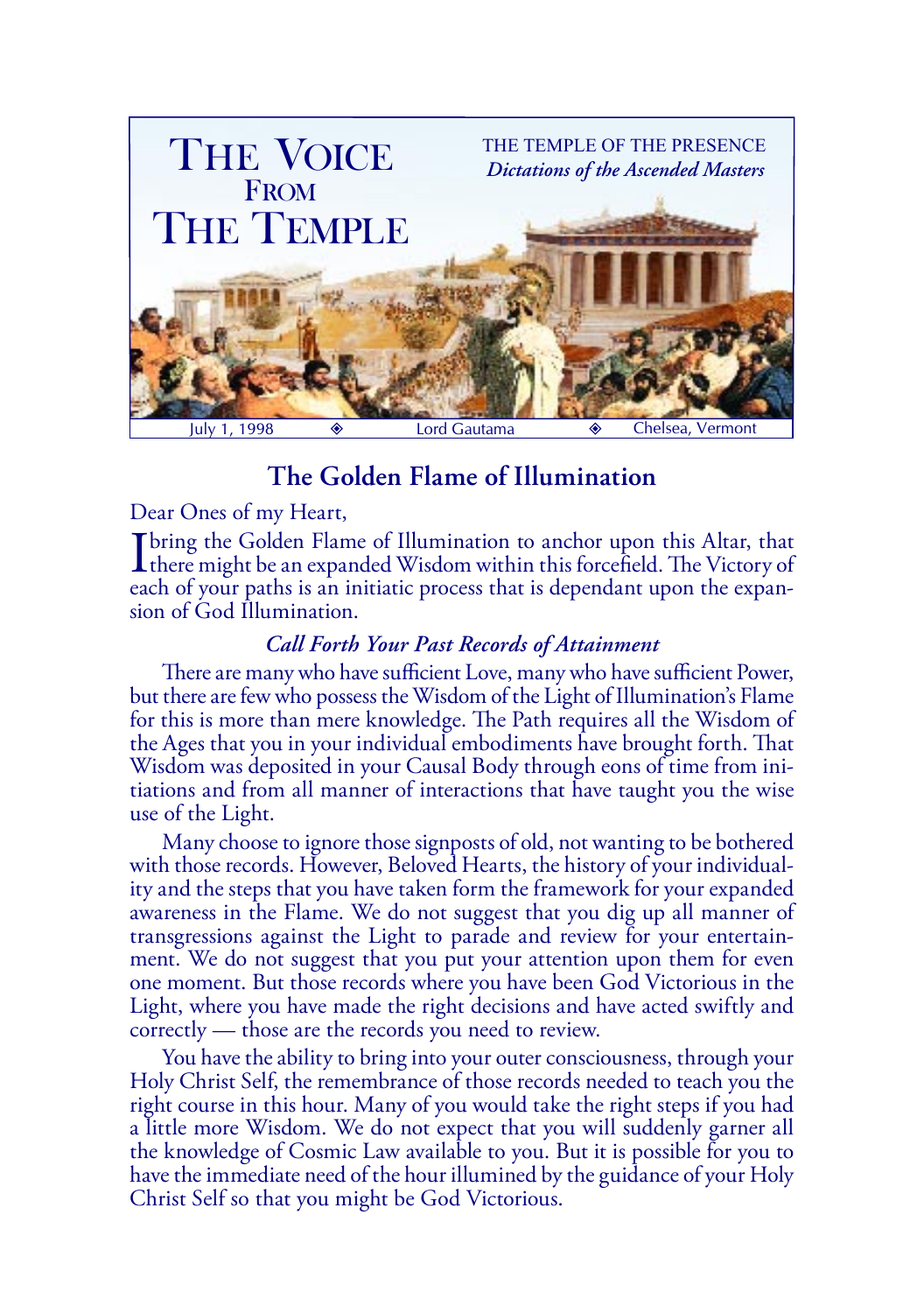#### *Love of Cosmic Law*

You must Love the God within you if you are to receive the direction of the Wisdom from the highest Mind. For without Love for God expressing as Cosmic Law, there is not the thread woven to fashion the garment and to fit that garment to your being. It is not enough to want knowledge and Wisdom for Wisdom's sake, to wear it upon the shoulder, and to parade it as the prowess of the human ego.

The wise use of the Light is for the benefit of God, not only within your being, but within all of Life. When you decide that you are ready to enter into Service to the Light for God, you will need certain perspectives, certain understandings of Cosmic Law. It will not be enough to just simply respond or react to life's circumstances on the moment unprepared. There will be times when you will be called upon to enter into action, when it will be necessary to generate the Fire by God Determination and God Will within your being, when you *must* bring about a certain action of a particular chakra or a combined use of chakras in order to effect a particular work.

Many beginning students would have the Cosmic Beings, the Ascended Masters and the Archangels do everything for them. They would say complacently, "All in good time." Well, Beloved Hearts, that good time can come far more swiftly and quickly, even in God's time, for the timetable of your lifestream will be victorious when *you* apply the Law of your Being. I mean by this that there is an inner Blueprint, a Divine Direction for your lifestream, and, as you apply the Teaching of the Law through the science of the spoken word, through prayers and meditations, through song, through action and Service, you will discover that the corresponding return of Light to your being will be greatly expanded and multiplied far beyond your wildest expectations when you apply the Law unselfishly in Service to God and for the Love of God.

#### *The Song of Your Heart*

It is not enough to simply love your fellow man. It is not enough to simply love the Earth and all thereon. For many would say they love, but at the very core of that love is a self-serving love respondent only to the environment in which they live. They are not really touching the Heart of God in the Earth or in their fellow man. When you touch the Heart of God in Love and Service, there is a release of Light that returns to you on the instant. No one need tell you that you have performed a benevolent work. No one need tell you that you have sung the song of your Heart, and it has been heard by God. No one need tell you that your Love has reached the Heart of God, for you know on the instant and feel the peace, comfort and reassurance within the Heart, filling you with renewed Hope and Faith in your God Presence, a God of Love.

If this is not your experience, then look closely at your Heart. Examine your motives of action. Examine your reason for loving. Examine your understanding of the Law. The Threefold Flame must come into balance for you to be ultimately victorious in all you do. You may have greater momentums on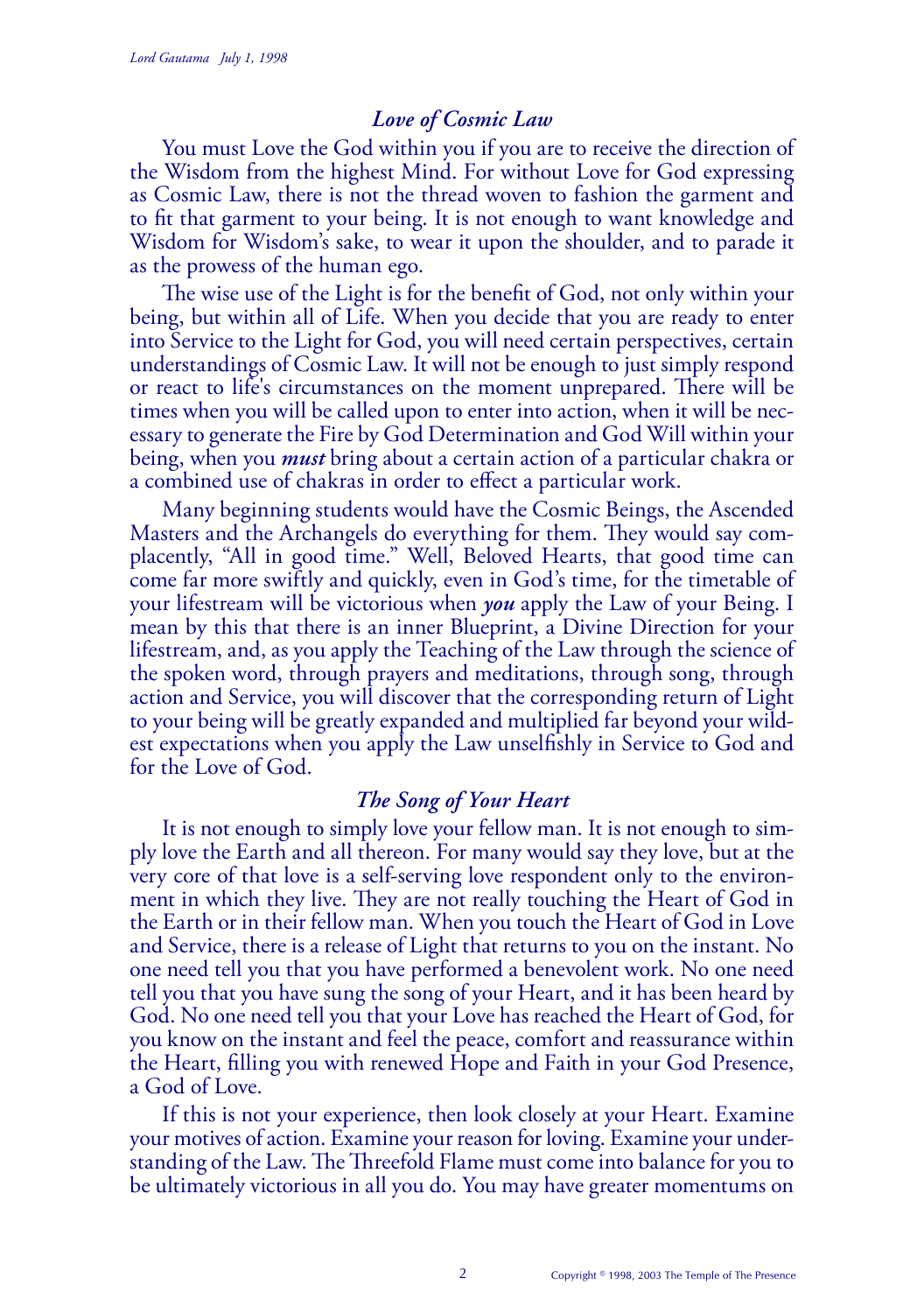one plume or another, but this certainly does not take away from the God Qualities you have expanded lifetime after lifetime. They will shine with all their glory. They do not limit your ability to enter into a higher activity in other areas.

### *Balance in All Things*

For you to win your Ascension, there must be a certain expansion of the God Qualities of each of the Seven Rays. It is not enough to simply magnify only one of these Rays. I, the Buddha, teach balance in all things. And the balance of the Sacred Fire on the Altar of your Heart is the greatest nourishment for all of your life, not just in physical embodiment, but throughout eternity. You need not spend days, and weeks, and years in contemplation. You simply need to be honest with yourself, and in order to reach that honesty, there are tools that you can use. The Violet Flame is one such tool. The Violet Flame, Beloved Hearts, can so gently and easily dissolve all that would hinder your ability to have clarity in your world. But, like Wisdom's Flame, it is not simply enough to recite by rote the calls to the Violet Flame. There must be engendered the Love of God, for within that Love the Violet Flame is released.

God Wisdom is at hand, and God Wisdom will be the servant of your being if you will make the calls to release all that is locked within the Causal Body of your very own God Being at the perfect hour for your learning and for your Victory on the Path.

I seal you in a Heart of Pure Love, Pure Power, and Pure Wisdom in the Flame.

Gautama